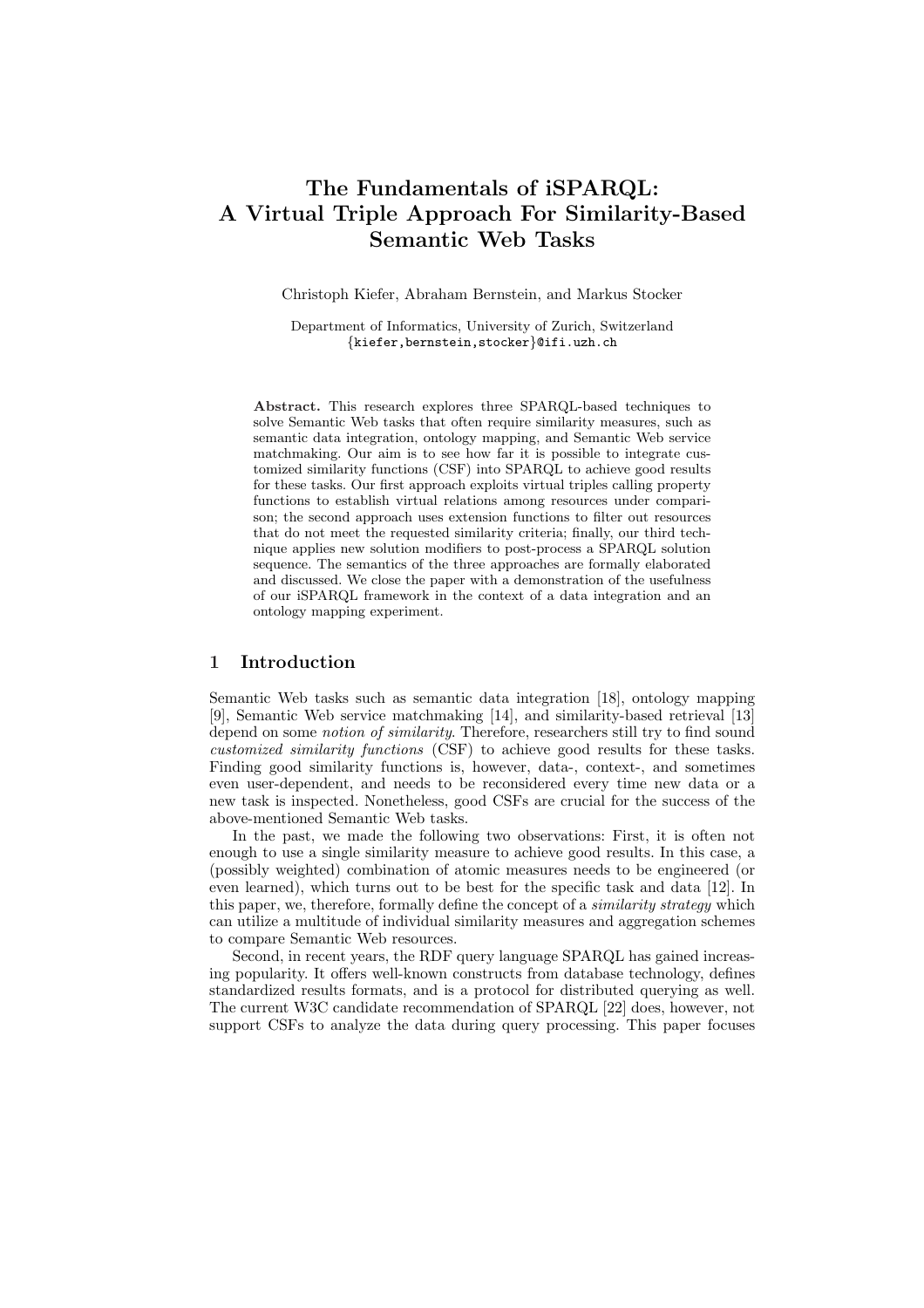on how to overcome this limitation by introducing iSPARQL – an extension of SPARQL that supports CSFs in order to query RDF graphs for similarities. The "i" stands for imprecise indicating that two or more resources are compared by using similarity measures. The proposed iSPARQL framework should be easy to use, easily extendable with new user-defined, task-specific similarity functions, as well as have a high degree of flexibility in terms of customization to the actual Semantic Web task.

In the following sections, we propose three approaches for integrating CSFs into SPARQL. Our first approach uses virtual triples calling property functions in the subject-predicate-object-style. These triples are not matched against the underlying ontology graph, but instead, employ CSFs to establish virtual relations (of similarity) between the resources under comparison. In that context, we will define the concept of *similarity joins* between RDF graph patterns which apply similarity measures to combine data. The second approach is based on pure SPARQL extension functions to filter out resources which are not sufficiently similar to each other. Our third method introduces new *solution modifiers* to the current SPARQL grammar to post-process and transform the solution of the graph pattern matching part into a new one by means of similarity measures. We evaluate our prototype iSPARQL system using two sets of experiments: (1) a data integration experiment and (2) an ontology mapping experiment.

Our contribution is, hence, twofold: first, we present and compare three novel approaches for integrating similarity querying and SPARQL resulting in a proposition for iSPARQL; second, we show the importance of this proposition using two real-world Semantic Web tasks.

The paper is structured as follows: next, we briefly introduce the most important related work, before we explain the details of our formal setup and the similarity measures used in the paper (Section 3). Section 4 explains our three approaches to add the notion of similarity into SPARQL, which are evaluated in Section 5. We close the paper with a brief discussion, limitations, some insights into future work, and our conclusions.

### 2 Related Work

Similarity. The concept of similarity is a heavily researched subject in Computer Science, Psychology, Artificial Intelligence, and Linguistics literature. Typically, those studies focus on the similarity between vectors [1], strings [7], trees [24], or objects [26]. In our case, we are interested in the similarity between (complex) Semantic Web resources of ontologies (i.e., classes and individuals). Apart from this, several other studies reason generally about the theory of similarity (dissimilarity) [2, 20]. Most notably, Orozco and Belanche [20] define the concept of similarity aggregation operators  $-$  the counterpart to our similarity aggregation schemes – and its properties on a formal level.

SPARQL. Cyganiak [8] describes how to transform (a subset of) SPARQL into relational algebra, which is, as argued by the author, the language of choice when analyzing queries in terms of query planning and optimization. A translation into SQL is explained and the semantics of the relational algebra operators is defined. This idea is further refined by Pérez et al.  $[21]$  who conduct an extensive analysis of the semantics and complexity of SPARQL, focusing on the algebraic operators JOIN, UNION, OPTIONAL, and FILTER. The semantics and complexity of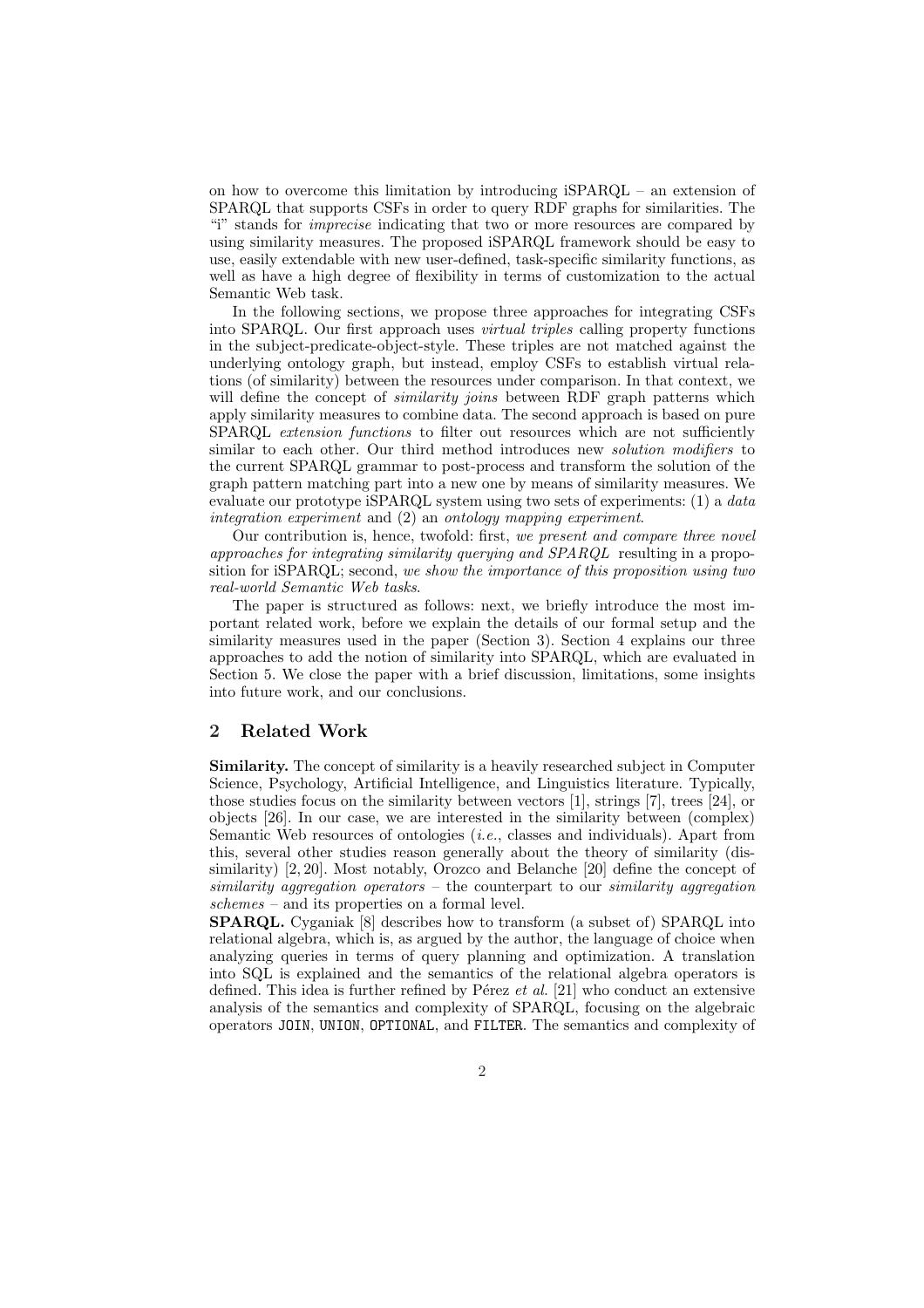these operators are studied in great detail and insights into query optimization possibilities are presented. The foundations of SPARQL extension and property functions are, however, not addressed in their paper.

Siberski et al. [25] propose SPARQL extensions to allow the user to query RDF graphs with user-defined preference criteria. To achieve this goal, a new solution modifier is added to the official SPARQL grammar [22]. The main difference to our approach is the way the results are ranked: iSPARQL uses a multitude of similarity strategies (focusing on different dimensions of resources) to determine an overall degree of similarity between resources. To that end, it employs aggregation schemes to give more or less preference to one of the dimensions considered. Finally, the ranking is produced by ordering the results according to the overall similarity score. Thus, while preference criteria require an explicit formulation of one's preferences, which is oftentimes very difficult before seing the result set, iS-PARQL allows their implicit determination via similarity measures – the approach preferred in Information Retrieval (IR).

In earlier work [4], we already introduced iRDQL– our extension of RDQL (SPARQL predecessor) with similarity joins. A limitation of iRDQL is that it allows the user to define only one similarity measure per query.

Similarity Joins (Data Integration). Our approach is partly inspired by studies from database research. Thus, we succinctly summarize the relevant publications. To perform data integration, Cohen [6] presents WHIRL and the notion of similarity joins by which data is joined on similarity rather than on equality. In WHIRL, the TF-IDF weighting scheme from IR [1] is applied together with the cosine similarity measure to determine the affinity of simple text in relations. Similar approaches are proposed by Gravano *et al.* [11] employing text joins to correlate information from different web sources.

In addition, a series of studies focuses on Semantic Web data integration: Noy [18] summarizes the necessity and requirements of ontology integration on the Semantic Web, pointing out the need for (semi-) automatic similarity detection between ontologies. This research resulted in the PROMPT Suite [19] to compare and align ontologies (among others). Furthermore, in two recent studies, Lam et al.  $[15]$  and Meštrović and Ćubrillo  $[17]$  propose their very specific approaches to Semantic Web data integration using the Flora-2 system and an RDF-enabled Oracle 10g database respectively.

**Ontology Mapping.** Euzenat *et al.* [10] propose an ontology alignment API and a Java tool call OLA that implements a universal measure for comparing resources in ontologies. Contributing to the same task, Ehrig et al. [9] present a layered approach to ontology mapping that focuses on different (modeling) aspects of ontologies. In their work, they define similarity amalgamation functions that are revived and studied in this paper, and denoted by *similarity aggregation schemes*.

## 3 Foundations: SPARQL and Similarity Measures

Before investigating different ways for adding the notion of similarity into SPARQL, we must lay out the foundations for this endeavor. Specifically, we need to discuss SPARQL and notions of similarity measures.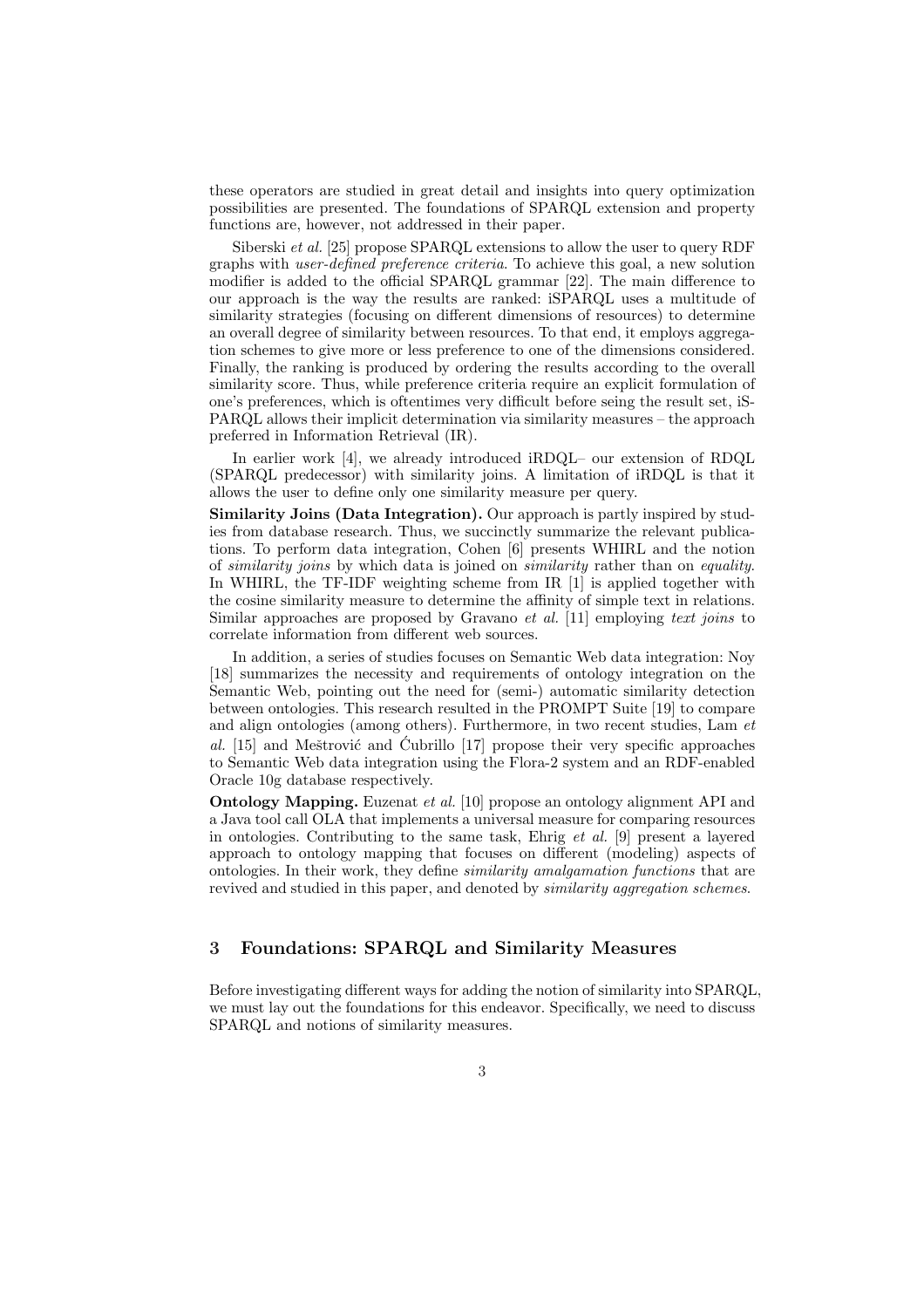#### 3.1 SPARQL and Similarity

In the heart of SPARQL, an RDF graph matching algorithm exhaustively tries to find mappings between query variables and graph nodes. According to [22], a solution mapping  $\mu(?v \mapsto t)$  is defined as a mapping of a query variable  $?v \in V$ to an RDF term t, where  $\dot{V}$  is the infinite set of query variables and t a member of the set union of IRIs, RDF literals, and blank nodes. A multiset (or bag) of possible solution mappings is denoted by  $\Omega$ . We define a similarity measure to be used in our iSPARQL approach (see Section 4) as follows:

**Definition 1.** A similarity measure sm is a function sm :  $\mu_1 \times \mu_2 \mapsto \mathbb{R}$  that associates the similarity of two input solution mappings  $\mu_1$  and  $\mu_2$  to a similarity score  $sc \in \mathbb{R}$  in the range [0, 1].

In this context, a similarity score of 0 stands for complete inequality and 1 for equality of the input solution mappings  $\mu_1$  and  $\mu_2$ .

**Definition 2.** Solution mappings  $\mu_1(?v_1 \mapsto t_1)$  and  $\mu_2(?v_2 \mapsto t_2)$  are similar if the values  $t_1$  and  $t_2$  bound to their query variables are similar.

In an iSPARQL query it should be possible to apply many different similarity measures, which would result in a set  $SC$  of individual similarity scores. When the similarity between (complex) Semantic Web resources should be calculated, it is desirable to combine different measures (e.g., by using weights to give more or less importance to an individual similarity computation). For that purpose, we introduce our concept of a similarity aggregation scheme:

**Definition 3.** A similarity aggregation scheme as is a function as :  $SC \rightarrow \mathbb{R}$ that defines how previously calculated similarity scores  $sc_i \in SC$ , where  $i \in \mathbb{N}$ , are combined. The result is again a similarity score  $sc_{\alpha} \in \mathbb{R}$ .

An aggregation scheme may combine the similarities using any type of mathematical function. It is left to the user who executes an iSPARQL query to consider the semantics of such functions. We can now define the concept of an iSPARQL similarity strategy:

**Definition 4.** A similarity strategy st is a function st :  $SM \times AS \rightarrow \mathbb{R}$  that takes a set of similarity measures SM and aggregations schemes AS and returns a single similarity value sc expressing the combined, overall similarity between Semantic Web resources.

Of course, an iSPARQL query can employ any number of different similarity strategies, which then, altogether, define an overall strategy to compare resources (refer to the extended query in Appendix A).

#### 3.2 Similarity Measures

In all our experiments, we found it, a priori, hard to say which measure (or strategy) was best to be used in a query. Furthermore, the choice of the best performing similarity measure is often context- and data-dependent [3]. We, therefore, implemented a set of similarity measures that performed well in different application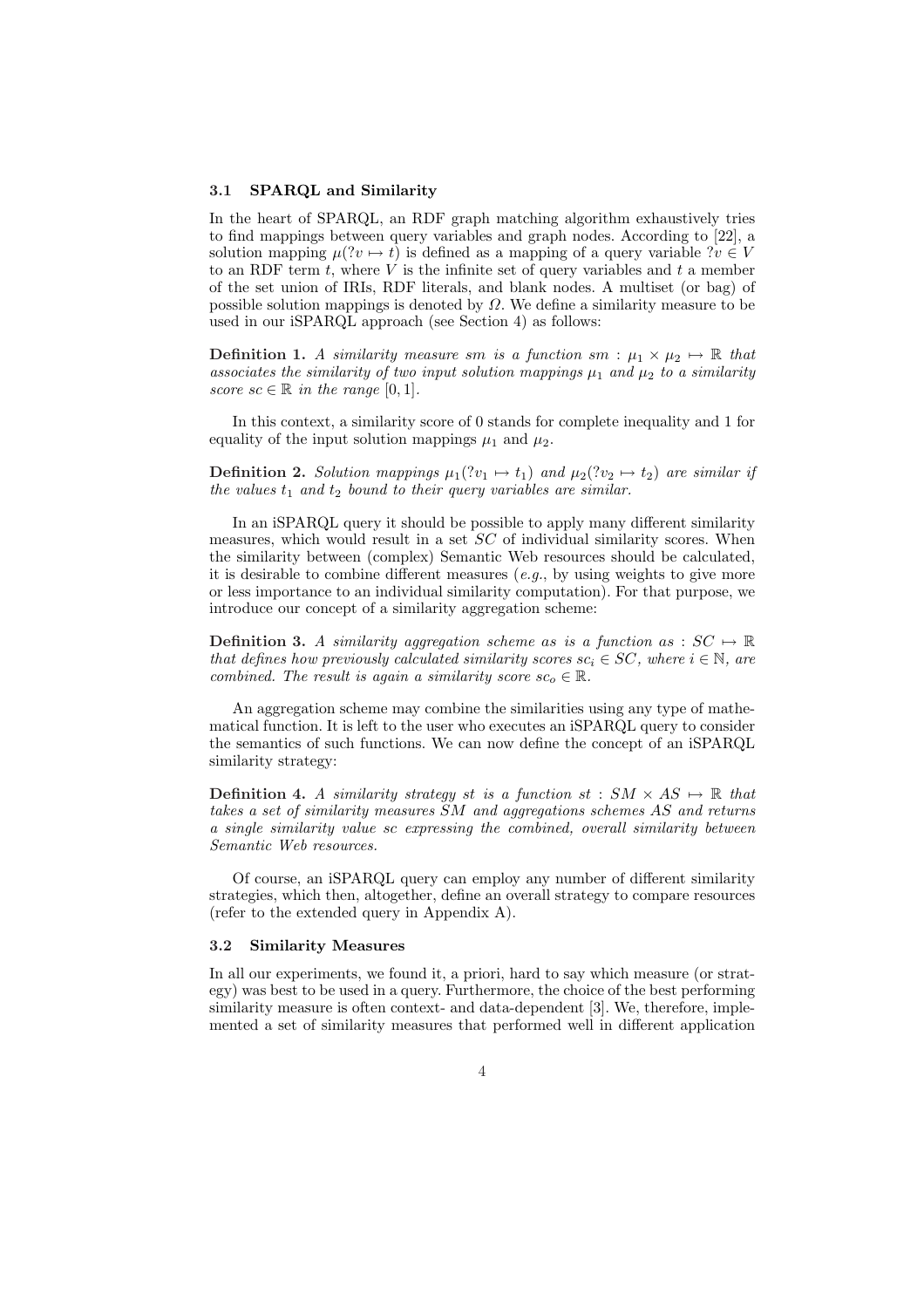domains in a generic Java library called  $SimPack<sup>1</sup>$  For the sake of completeness, we succinctly review the similarity measures we use in this paper: Levenshtein string similarity *(isparql:lev)*, Jaccard similarity *(isparql:jac)*, and TF-IDF (isparql:tfidf ). Generally speaking, all measures of SimPack can be used in our iSPARQL framework.

The Levenshtein string similarity determines the relatedness of two strings in terms of the number of insert, remove, and replacement operations to transform one string  $str_1$  into another string  $str_2$  [16]. This edit distance is defined as  $xform(str_1, str_2)$ . As a normalization factor, the worst case transformation cost  $xform_{wc}(str_1, str_2)$  is calculated replacing all parts of  $str_1$  with parts of  $str_2$ , then deleting the remaining parts of  $str_1$ , and inserting additional parts of  $str_2$ . The final similarity between  $str_1$  and  $str_2$  is calculated by  $sim_{lev}(str_1, str_2)$  =  $1 - \frac{xform(str_1, str_2)}{xform(fstr_1, str_2)}$  $\frac{xform(str_1, str_2)}{xform(wclstr_1, str_2)}$  turning the normalized edit distance into a similarity score.

Co-occurrence measures are widely used for calculating similarity scores in text mining and IR [23]. The Jaccard measure calculates the similarity of two sets A and B as the ratio of the number of shared elements to the number of unified elements. For Jaccard, this is expressed by  $\text{sim}_{jac}(A, B) = \frac{|A \cap B|}{|A \cup B|}$ .

The TF-IDF measure aims at computing the degree of overlap of text documents as the cosine of the angle between the weighted vectors representing the documents [1]. TF-IDF gives each term  $t_i$  in a document d a weight which can be computed as  $w_{t_i,d} = tf_{t_i,d} \times idf_{t_i} = tf_{t_i} \times log(\frac{N}{d_{t_i}})$ , where  $tf_{t_i,d}$  is the number of occurrences of  $t_i$  in d, N the total number of text documents, and  $d_{t_i}$ the number of documents where  $t_i$  appears. A high TF-IDF weight is reached by a high term frequency and a low inverse document frequency. Hence, common terms in the document collection are penalized. The similarity between two text documents is the cosine of the angle between their document vectors  $v_{d_1}$  and  $v_{d_2}$ :  $\textit{sim}_{tfidf}(\mathbf{v_{d_1}}, \mathbf{v_{d_2}}) = \frac{\mathbf{v_{d_1}} \cdot \mathbf{v_{d_2}}}{\|\mathbf{v_{d_1}}\|_2 \cdot \|\mathbf{v_{d_2}}\|_2}$  $\frac{{\bf v_d}_1 \cdot {\bf v_d}_2}{\|{\bf v_d}_1\|_2 \cdot \|{\bf v_d}_2\|_2}$ , where  $\|{\bf v}\|_2$  is the  $L^2$ -vector norm.

## 4 Our Approach: Imprecise SPARQL

In this section, we present three approaches to the task of extending SPARQL with similarity operators: (1) the *virtual triple approach*: calling customized similarity functions (CSFs) that take some inputs and return an output to the query engine; (2) the extension function approach: using existing SPARQL filtering functionalities in combination with CSFs; and (3), the solution modifier approach: adding new solution modifiers to the official W3C SPARQL grammar to perform similarity computations.

The example query used in this section intends to find similar publications in two different datasets. It compares publication titles and book titles (i.e., journal names) utilizing two similarity measures *(isparql:jac* and *isparql:lev)* and the *score*aggregation scheme. This scheme sums up weighted similarity scores as follows:<br> $\sum_{i=1}^{n} w_i s c_i$ , where  $i \in \mathbb{N}$  and  $\sum_{i=1}^{n} w_i = 1$ . The datasets are denoted by **opus** and  $\overline{\mathbf{s}}$ wrc (see Section 5). The queries in the remainder of the paper use the prefixes shown in Listing 4.1.

 $1$  http://www.ifi.uzh.ch/ddis/simpack.html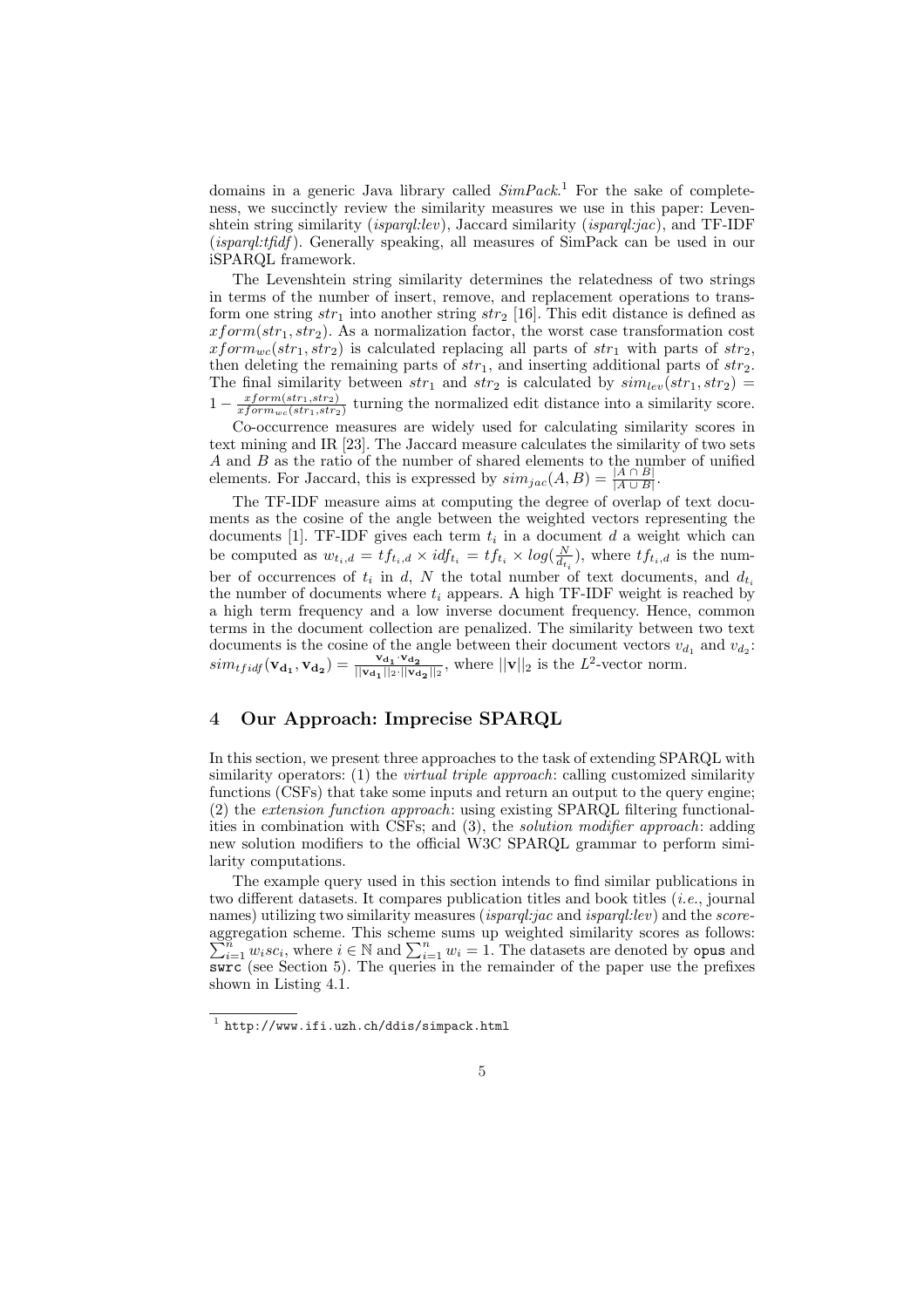|              | PREFIX isparql: <java:isparql.></java:isparql.>                            |
|--------------|----------------------------------------------------------------------------|
| PREFIX swrc: | $\frac{1}{2}$ <http: ontology#="" swrc.ontoware.org=""></http:>            |
| PREFIX opus: | <http: lsdis.cs.uga.edu="" opus#="" projects="" semdis=""></http:>         |
| PREFIX rdfs: | $\frac{2}{\pi}$ <http: 01="" 2000="" rdf-schema#="" www.w3.org=""></http:> |
| PREFIX owl:  | $\frac{1}{2}$ <http: 07="" 2002="" owl#="" www.w3.org=""></http:>          |
| PREFIX foaf: | $\frac{\text{tht}}{\text{t}}$ //xmlns.com/foaf/0.1/>                       |

Listing 4.1. Query prefixes used in this paper.

#### 4.1 Virtual Triple Approach

Our first proposed approach to solve the problem of adding similarity operators to SPARQL makes use of so called *magic properties*.<sup>2</sup> The concept behind this is simple: whenever the predicate of a triple pattern is prefixed with a special name, a call to a customized, external similarity function (CSF) is made and arguments are passed to the function (by the object of the triple pattern). Finally, a value is computed and returned to the subject variable of the triple pattern. We call this approach the virtual triple approach as such triple patterns are not matched against the underlying ontology graph, but against the only virtually existing similarity between the resources referred to in the triple. We define a virtual triple vt as a triple employing a particular kind of property function as follows:

**Definition 5.** A virtual triple pattern vt is a triple of the form  $[?v$  apf: funct ArgList] where funct is a property function and ArgList a list of solution mapping arguments  $\mu$  $(x_1 \mapsto t_1), \mu$  $(x_2 \mapsto t_2), \ldots, \mu$  $(x_n \mapsto t_n)$  of funct.

A virtual triple establishes a relation between two Semantic Web resources, which is neither modeled in nor inferred using the typical RDFS or OWL semantics. The relation is entirely determined by the property function-defined logic and exists only during query execution (unless materialized in advance, see end of section). Virtual triples can conceptually be thought of as virtual relations such as [?pub1 isSimilarTo ?pub2] that would associate the two publication resources with a similarity score. Here, the predicate is SimilarTo does not have to exist in the RDF dataset  $D$ ; it is, at this point, still considered as *imaginary*.

Syntax and Grammar. The query in Listing 4.2 shows the example query using virtual triples. The extended SPARQL grammar is shown in Table 4.1. To implement our virtual triple approach, we added a *SimilarityBlockPattern* symbol to the official SPARQL grammar rule of  $GraphPatternNot Triplies$  [22]. The structure of SimilarityBlockPattern resembles the one of OptionalGraphPattern but has complete different semantics: instead of matching patterns in the RDF graph, the triples in an *SimilarityBlockPattern* act as virtual triple patterns, which are interpreted by the query processor. A SimilarityBlockPattern expands to rule [22.1] that adds the new keyword IMPRECISE to the grammar, which is followed by a number of virtual triples and optional FILTER-statements.

Semantics. The evaluation of the first four triple patterns (lines 3–6) results in four individual sets of solution mappings  $\Omega_1, \ldots, \Omega_4$  that are successively tried to be joined. This operation is performed by extending the sets of mappings with compatible mappings from other sets (until all sets are processes and no more

 $^2$  http://jena.sourceforge.net/ARQ/extension.html#propertyFunctions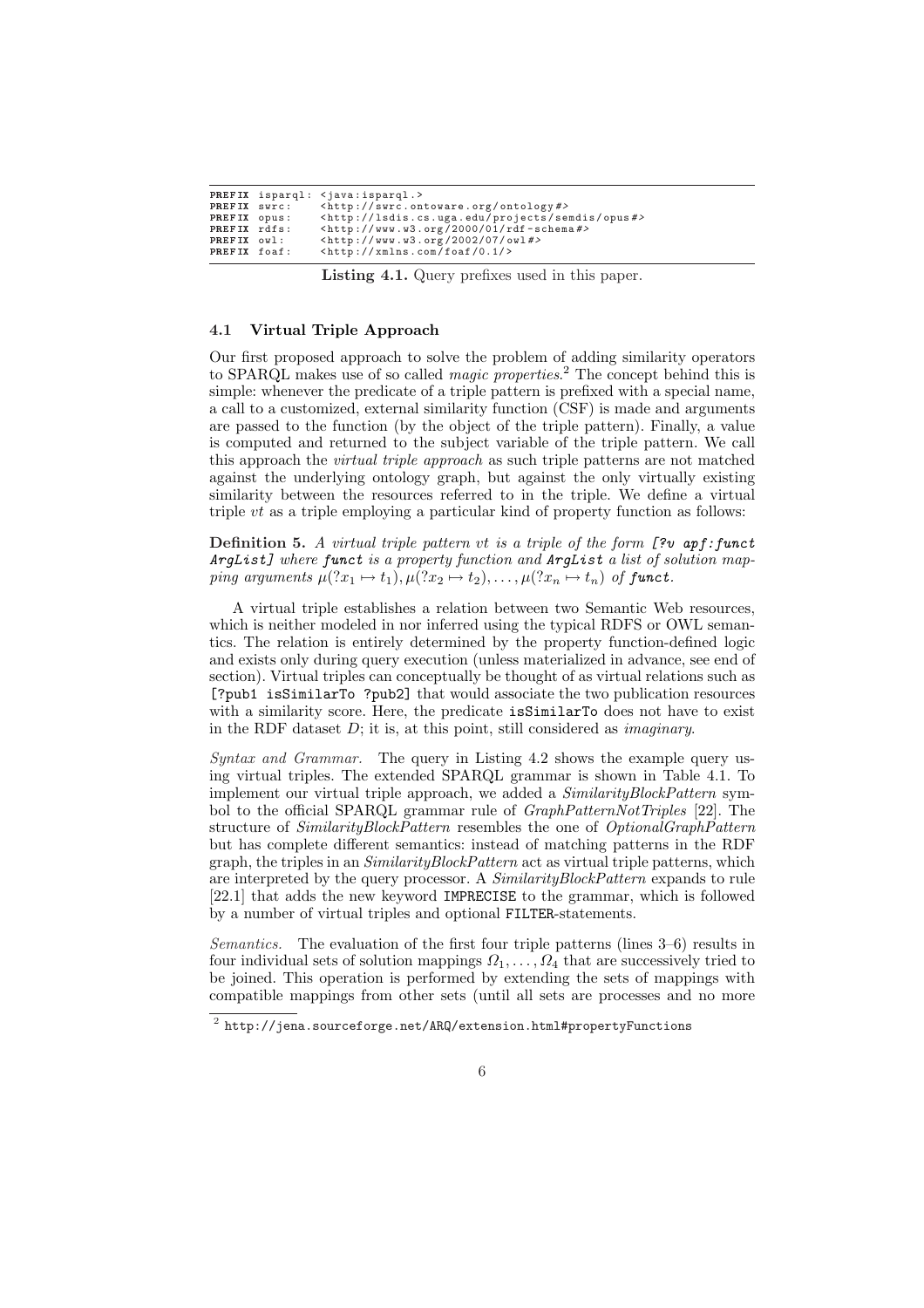```
1 SELECT ? publication1 ? publication2 ? similarity
 2 WHERE<br>3 { ?
 3 { ? publication1 rdfs: label ? title1<br>4 ? publication1 opus: book_title ? bo<br>5 ? publication2 swrc: title ? title2
  4 ? publication1 opus : book_title ? booktitle1 .
5 ? publication2 swrc : title ? title2 .
             ? publication2 swrc: booktitle ? booktitle2 .
 \begin{array}{c} 6 \\ 7 \\ 8 \end{array}8 IMPRECISE {<br>9 ?sim1 i
9 ? sim1 isparql : jac (? title1 ? title2 ) .
10 FILTER (? sim1 >= 0.5) .
11 ? sim2 isparql : lev (? booktitle1 ? booktitle2 ) .
12 FILTER (? sim2 >= 0.5) .
13 12 12 12 12 12 12 12 12 12 12 12 13<br>13 7 similarity isparql:score (?sim1 ?sim2 0.6 0.4).
14 FILTER (? similarity >= 0.5) }
15 } ORDER BY DESC (? similarity )
```
Listing 4.2. iSPARQL example query for the virtual triple approach.

| $\sqrt{22}$ |                                            | $GraphPatternNot Triplies ::= \text{OptionalGraphPattern}$   $GroupOrUnionGraphPattern$ |  |  |  |
|-------------|--------------------------------------------|-----------------------------------------------------------------------------------------|--|--|--|
|             | GraphGraphPattern   SimilarityBlockPattern |                                                                                         |  |  |  |
| [22.1]      |                                            | $Similarly BlockPattern ::= 'IMPRECISE' ' {\{ ( VARI FunctionCall ) + Filter? \} } '$   |  |  |  |

Table 4.1. Extended SPARQL grammar for the virtual triple approach.

compatible mappings are found). The semantics of this join operation of basic graph pattern matching is described in details by Pérez  $et \ al.$  in [21].

The semantics of a *SimilarityBlockPattern* is basically that of a *similarity* join and an (optional) filter operation: (1) it computes the query solutions for the similarity scores; (2) it eliminates those solutions which do not meet the filter constraints; and (3), it joins the remaining similarity scores to the solution mappings found by normal graph pattern matching.

We define the sets of *virtual solution mappings*  $\mu_v$  as  $\Omega_{VT}$  and the sets of solution mappings found by normal graph matching as  $\Omega_{GPM}$ . Furthermore, on the basis of the definition of basic graph patterns in [22], we define virtual graph patterns  $VP$  as sets of virtual triple patterns vt. Based on this definitions, we define the similarity join between basic and virtual graph patterns as follows:

Definition 6. A similarity join between basic and virtual graph pattern expressions P and VP extends the sets  $\Omega_{GPM}$  returned from normal graph pattern matching with the sets of virtual solution mappings  $\Omega_{VT}$  determined from virtual triple pattern matching.

 $\Omega_{GPM} \bowtie_s \Omega_{VT} = {\mu_1 \cup \mu_2 \mid \mu_1 \in \Omega_{GPM}, \ \mu_2 \in \Omega_{VT} \ AND \ \mu_2 \models R^{-} }$ 

Definition 6 accounts for *build-in* conditions  $R^-$ , which virtual solution mappings optionally must satisfy (denoted by  $\mu_2 \models R^-$ ). In our case, possible conditions are constructed by using constants, virtual solution mappings, and the operators <,  $\leqslant$ ,  $\geqslant$ ,  $\geq$ , and  $=$ . If no conditions are defined,  $\mu_2 \vDash R^-$  always evaluates to true. In accordance to Pérez et al.  $[21]$ , we can now define the semantics of virtual graph pattern expressions using an evaluation function  $\lbrack \lbrack \cdot \rbrack \rbrack$  over a dataset D.

$$
[[vt]] = \{\mu_v(?v \mapsto sc) \mid sc = \mathit{apf}:\mathit{funct} \left( \mu(?x_1 \mapsto t_1), \dots, \mu(?x_n \mapsto t_n) \right)\}
$$

$$
[[(P \text{SIMJOIN } VP)]]_D = [[P]]_D \bowtie_s [[VP]] \tag{1}
$$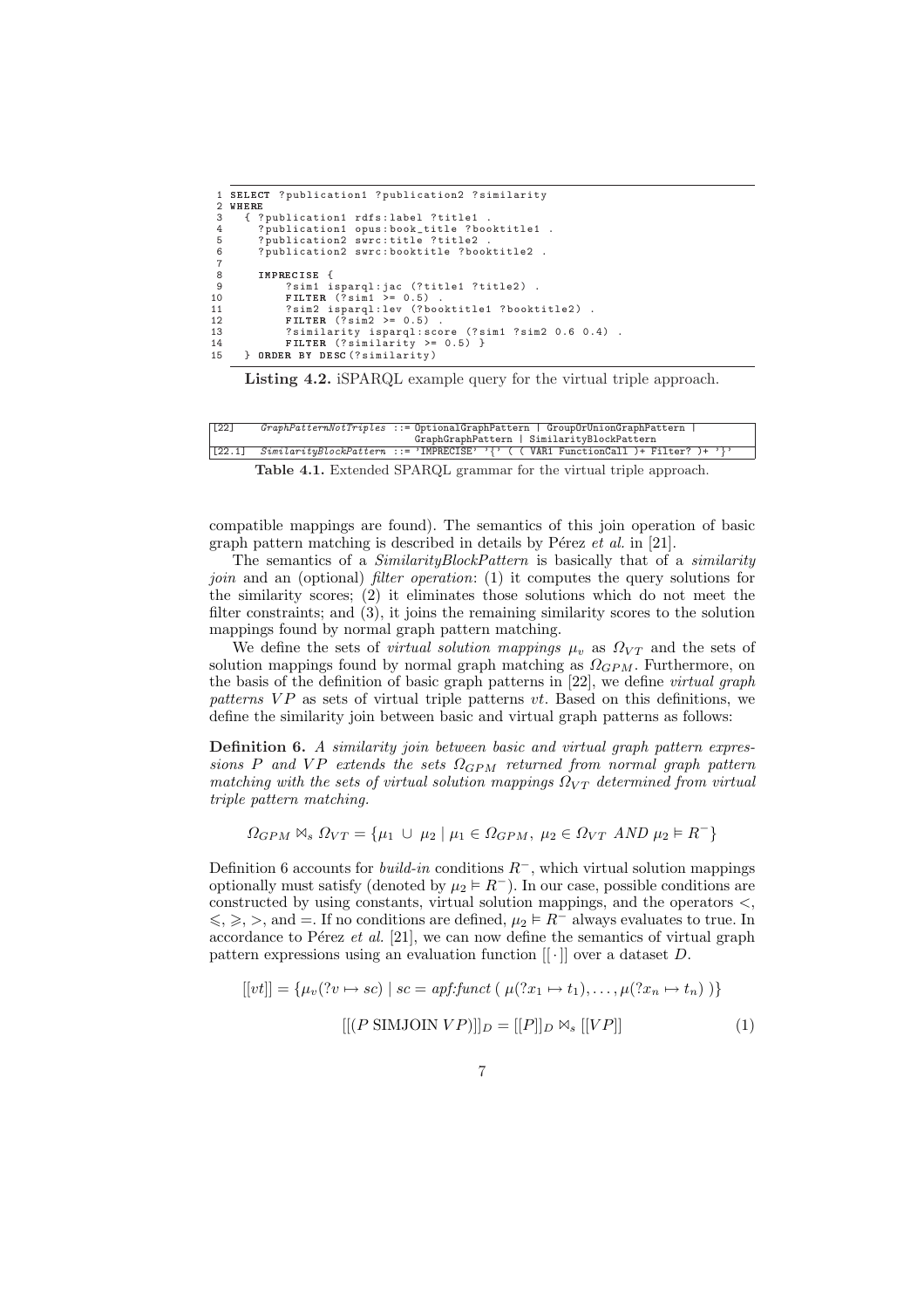```
1 CONSTRUCT<br>2 { ? publ
 2 { ? publication1 simont: isSimilarTo ? publication2 . # similarity ontology<br>3 ? publication1 simont: sc ? sim
           ? publication1 simont: sc ? sim
 \frac{4}{5}5 WHERE<br>6 { ?<br>7 ?
           ? publication1 rdfs: label ? title1
 7 ? publication2 swrc : title ? title2 .
8 ? sim isparql : lev (? title1 ? title2 ) .
 9 FILTER ( ?sim >= 0.5 )<br>10 }
10 }
```


The first part of Equation 1 takes a virtual triple pattern expression and returns a set containing a single virtual solution mapping  $\mu_v$ . In other words, a new solution mapping is generated that is not found by ordinary graph pattern matching and that assigns a similarity score to a query variable. Note that for a similarity measure, we limited funct to two input arguments, whereas more than two arguments can be passed to an aggregation scheme.

Pros and Cons. The following list summarizes the pros and cons of this approach.

- + Multiple similarity measures can be employed to compose sophisticated userand data-specific similarity strategies.
- + Similarity scores are assigned to variables, thus, can be reused in the query for aggregation and ranking or can be returned for further processing.
- + Aggregation schemes can be applied to calculate overall similarity scores.
- The SPARQL-grammar needs to be extended to account for the IMPRECISEstatements. This requires an adaptation of the query engines.
- − Queries using property functions depend on a query engine extension (currently only implemented in Jena  $ARQ<sup>3</sup>$ , hence, have limited interoperability.

Note that while we regard the need for extending SPARQL-engines with the iS-PARQL grammar and property functions as the major downside of this approach, we think the benefits – mainly the possibility to establish virtual relations and to reuse similarity scores in the query for aggregation and ranking – are sufficient to justify such extensions.

Also, virtual triples can be materialized by using, for example, the SPARQL CONSTRUCT-query form in combination with a similarity ontology as sketched in Listing 4.3. This query constructs new triples as defined in the graph template of the query's construct-clause. It would require a similarity ontology (simont) that would specify all the classes and predicates necessary to model similarity calculations. Afterwards, the generated graph can be queried for the similarity scores with a common SELECT-query.

## 4.2 Extension Function Approach

We present a second approach that does not require to extend the SPARQL grammar. It is solely based on pre-defined SPARQL filter functions to carry out the desired similarity computations as part of the filtering process. Listing 4.4 shows the version of the example query that uses only extension functions to calculate and weight individual similarity scores.

 $3$  http://jena.sourceforge.net/ARQ/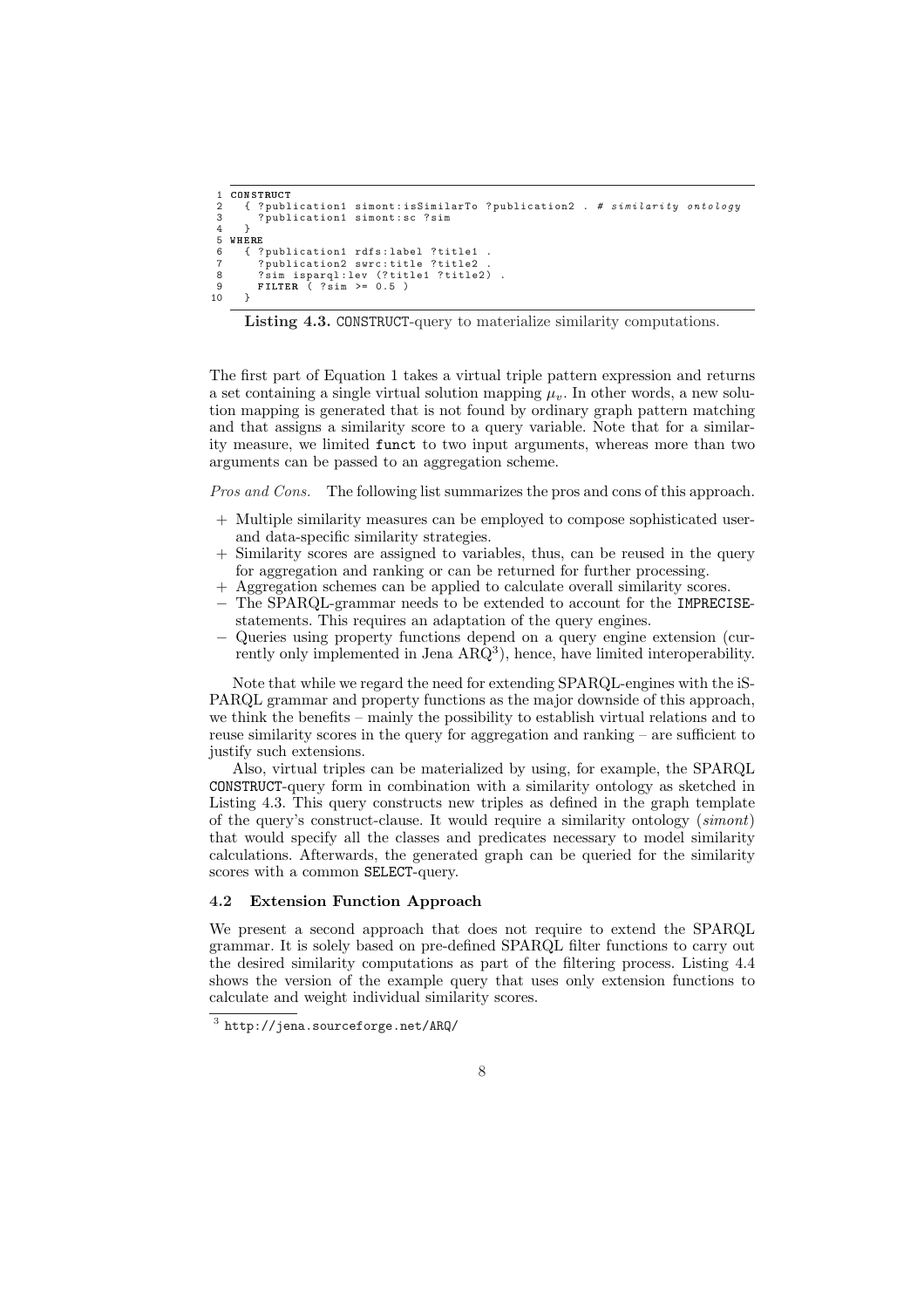```
1 SELECT ? publication1 ? publication2
 2 WHERE<br>3 { ?
 3 { ? publication1 rdfs: label ? title1<br>4 ? publication2 swrc: title ? title2<br>5 ? publication1 opus: book_title ? bo
  4 ? publication2 swrc : title ? title2 .
5 ? publication1 opus : book_title ? booktitle1 .
              ? publication2 swrc: booktitle ? booktitle2
 \begin{array}{c} 6 \\ 7 \\ 8 \end{array}8 FILTER ( isparql:jac(?title1, ?title2) => 0.5<br>9 & & isparql:lev(?booktitle1, ?booktitle2
9 & isparql:lev (?booktitle1, ?booktitle2) >= 0.5<br>10 & & (0.6 * isparql:jac (?title1, ?title2)<br>11 + 0.4 * isparql:lev (?booktitle1, ?booktitle2) >= 0.5 ) )
\frac{11}{12}
```
Listing 4.4. iSPARQL example query for the extension function approach.

Semantics. The semantics is that of a SPARQL FILTER-expression with its filter condition  $R$  as defined in [21] but extended to account for extension functions. Thus, the set of operators to build the filter condition  $R$  has to be extended with the similarity measures and the symbols  $\langle , \xi, \xi \rangle$ , and  $\rangle$ . We denote such a condition with similarity measures as  $R^+$ .

$$
[[(P \text{ FILTER } R^+)]]_D = \{ \mu \in [[P]]_D \mid \mu \models R^+ \}
$$
 (2)

Pros and Cons. Assuming that there is a reference to the implementing class of the similarity measure, this approach can be used immediately with the current SPARQL specification. The similarity scores can, however, not be reused in the query. The list below summarizes the pros and cons of this approach.

- + No language extensions are necessary; all required features are already implemented in SPARQL.
- Queries are interoperable with other SPARQL engines (assuming the engine can interpret the similarity measure specification referenced).
- Individual similarity scores cannot be assigned to variables. They, hence, cannot be reused in the query for aggregation and ranking.
- − Aggregation schemes are more complex to compose as they have to be specified within filter expressions.
- The performance is likely to be suboptimal as similarity scores have to be calculated repeatedly (as long as no caching mechanisms are used).

#### 4.3 Solution Modifier Approach

We mention a third approach more for completeness than to elaborate it in detail. The approach adds a new (complex) solution modifier to the official W3C SPARQL grammar [22]. Solution modifiers (aka sequence solution modifiers) (1) take the sequence of solutions (set of solution mappings) which is returned after the SPARQL graph pattern matching is finished, (2) modify it according to their semantics, and (3) return a new sequence of solutions to the user – essentially, they perform a post-processing step. This was the approach we suggested in iRDQL [4], except that iRDQL allows the user to define only one similarity measure per query. The query in Listing 4.5 shows our example using only solution modifiers to define similarity strategies.

We could not identify any benefits of this approach compared to the virtual triple or extension function approach mentioned previously. From a query design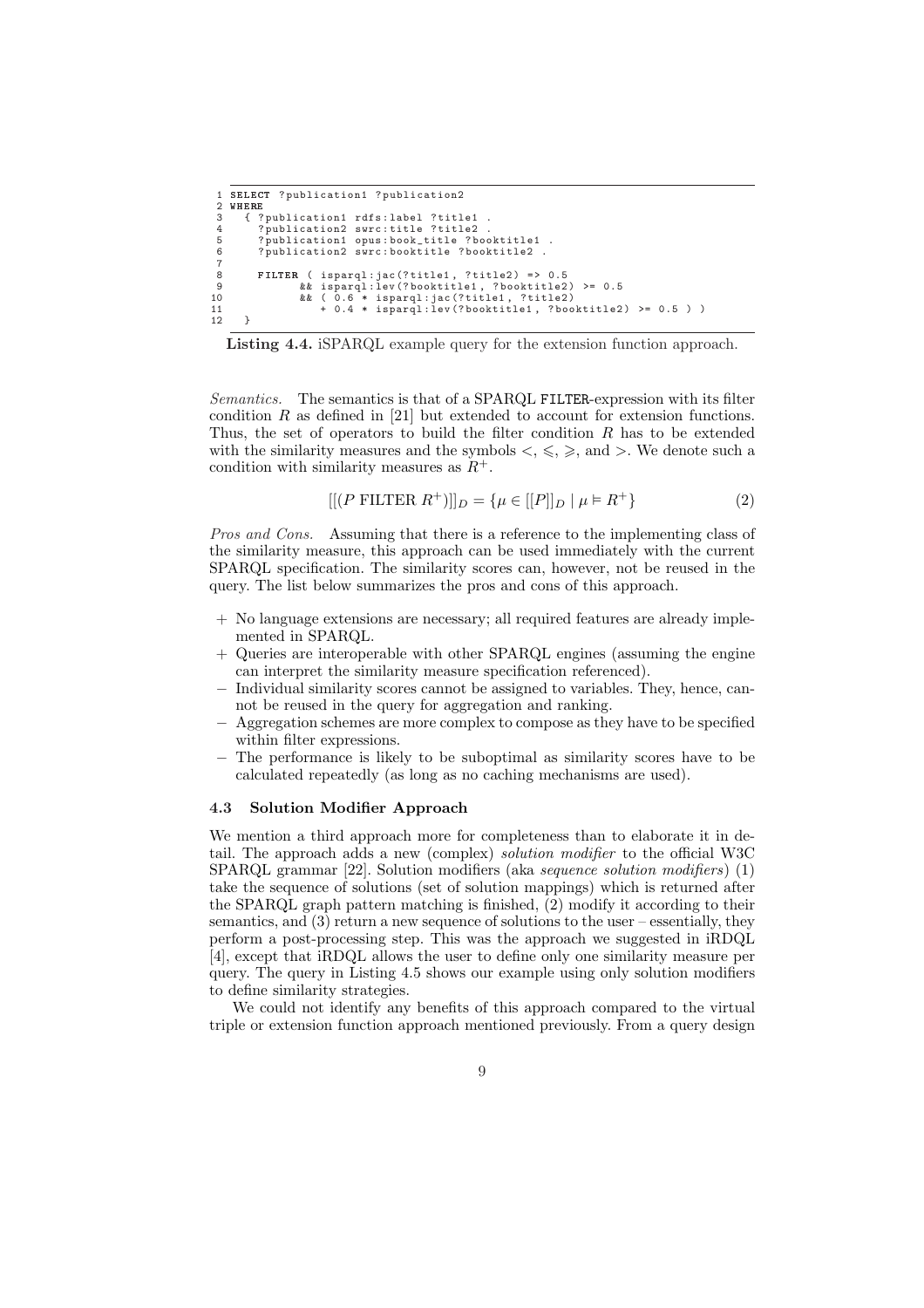```
1 SELECT ? publication1 ? publication2
2 WHERE<br>3 { ?
3 { ? publication1 rdfs: label ? title1<br>4 ? publication1 opus: book_title ? bo<br>5 ? publication2 swrc: title ? title2
 4 ? publication1 opus : book_title ? booktitle1 .
5 ? publication2 swrc : title ? title2 .
6 ? publication2 swrc : booktitle ? booktitle2
7 }<br>8 IMP
    IMPRECISE ( ?title1 ?title2 ) SIMMEASURE ( isparql:jac ) THOLD 0.5<br>IMPRECISE ( ?booktitle1 ?booktitle2 ) SIMMEASURE ( isparql:lev ) THOLD 0.5
9 IMPRECISE ( ? booktitle1 ? booktitle2 ) SIMMEASURE ( isparql : lev ) THOLD 0.5
10 AGGREGATOR ( isparql : score (0.6 0.4) ) THOLD 0.5
```
Listing 4.5. iSPARQL example query for the solution modifier approach.

point of view, data constraints should be specified in the WHERE-clause. Furthermore, solution modifiers can neither introduce new nor assign to existing query variables. Hence, there are no means to return the similarity scores to the user. Lastly, solution modifiers are not intended to access the ontology but only the result variables – an intention the similarity comparison between resources would break. Therefore, we decided to not further investigate this approach in this paper.

Summary In this section, we proposed three approaches for extending SPARQL with similarity joins. Given our elaborations about the pros and cons of all three approaches, we claim that the virtual triple approach is superior to the others as it (1) permits to return computed similarity scores (which neither of the other approaches does) and (2) allows the user to elegantly specify aggregations/combinations of such scores for customized similarity functions (which the extension function approach does not). Its major drawback is the use of virtual triples that some might deem as conceptually problematic. We disagree: in some sense, the specification of a similarity function is akin to the specification of an additional inferencing rule. Hence, virtual triples can simply be regarded as part of the inferred knowledge base.

## 5 Experiments: Illustrating the Power of iSPARQL

To show the power of the resulting iSPARQL framework, we performed two sets of experiments: (1) a data integration experiment – combining information from different RDF datasets, and  $(2)$  an *ontology mapping experiment* – aligning different ontologies along their class descriptions. In earlier works [12, 13], we already showed the power of iSPARQL for Semantic Web service matchmaking and similarity-based retrieval in large knowledge bases.

For both experiments, we used the SwetoDblp<sup>4</sup> and viewAIFB\_OWL<sup>5</sup> datasets (with the prefixes opus and swrc). The former focuses on bibliography information of Computer Science publications and is based on  $DBLP<sup>6</sup>$ , whereas the latter is a collection of OWL annotations for persons, publications, and projects from SEAL (AIFB SEmantic portAL). For our ontology mapping experiments, we considered only the ontology schema files opus and swrc of SwetoDblp and viewAIFB OWL respectively. Both files are available online at the respective project's websites.

<sup>4</sup> http://lsdis.cs.uga.edu/projects/semdis/swetodblp/

<sup>5</sup> http://www.aifb.uni-karlsruhe.de/viewAIFB\_OWL.owl

 $6$  http://dblp.uni-trier.de/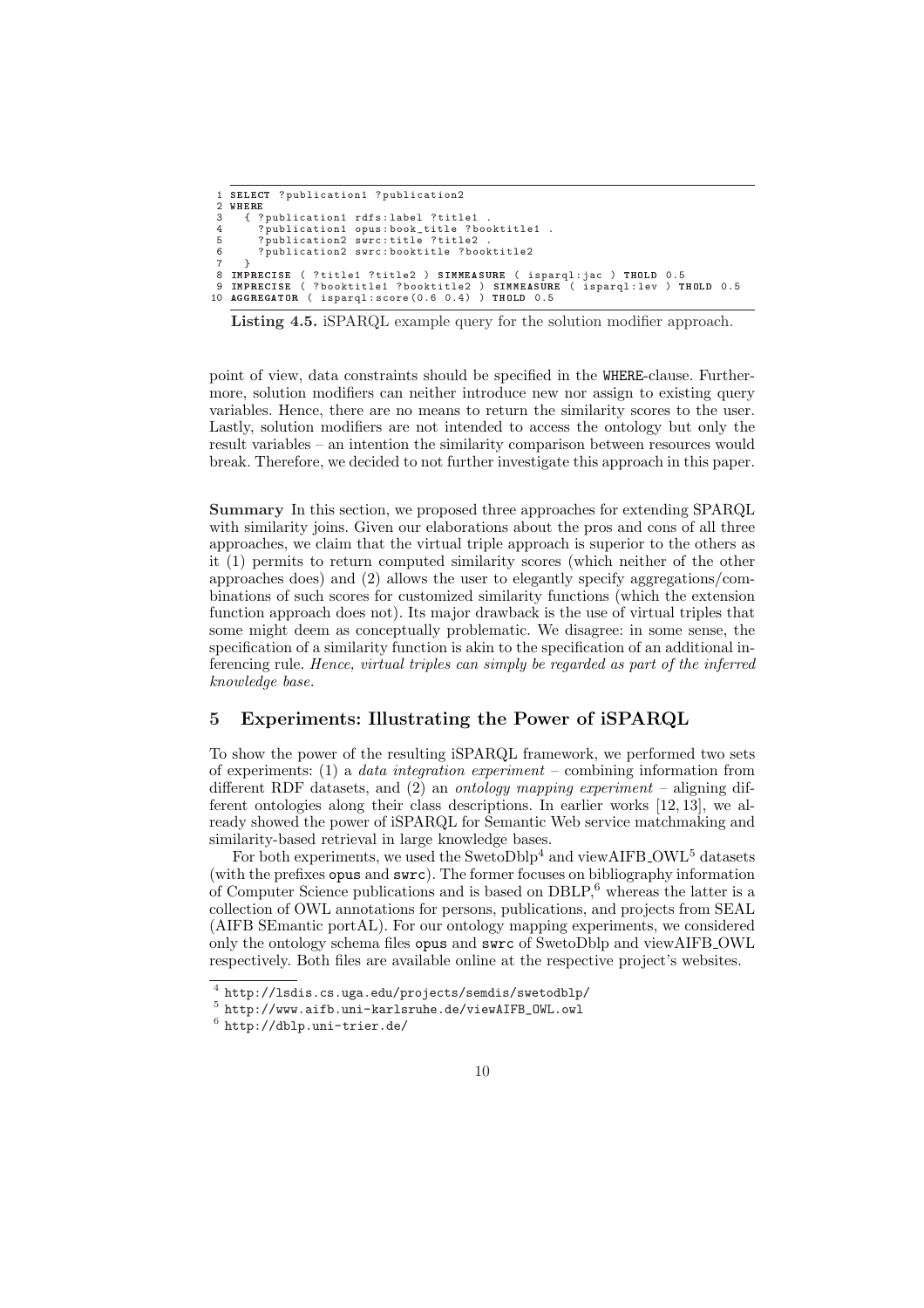| opus:pub    | swrc:pub | opus:title                                             | opus: bt   | opus:date swrc:pp sim                                     |  |
|-------------|----------|--------------------------------------------------------|------------|-----------------------------------------------------------|--|
| MikaISA04   |          | id170instance Ontology-based Con-Handbook              |            | on $\sqrt{2003-09-15}$ 455-476 0.99                       |  |
|             |          | tent Management in a Ontologies                        |            |                                                           |  |
|             |          | Virtual Organization                                   |            |                                                           |  |
| [OberleS04] |          | id206instance The Knowledge Portal Handbook            |            | on 2004-03-30   499-517   0.94                            |  |
|             |          | "OntoWeb"                                              | Ontologies |                                                           |  |
|             |          | OberleVSM04 id207instance An Extensible Ontol-Handbook |            | on $\left  \frac{2004 - 03 - 30}{311 - 333} \right  0.93$ |  |
|             |          | ogy Software Environ-Ontologies                        |            |                                                           |  |
|             |          | ment                                                   |            |                                                           |  |
| SureSS04    |          | id169instance On-To-Knowledge                          | Handbook   | on 2004-03-30   117-132   0.86                            |  |
|             |          | Methodology (OTKM) Ontologies                          |            |                                                           |  |

Table 5.1. Results of the data integration experiments.

#### 5.1 Experiment 1: Semantic Web Data Integration

With the first set of experiments, we wanted to evaluate the applicability of our iSPARQL framework to the task of Semantic Web data integration. This task is highly relevant to distributed communities that want to integrate their heterogeneous knowledge bases (KB) to add, for example, cross-references, or to perform more sophisticated queries across different KBs to gain additional information. The problem arises when different parties have a different understanding of the same ontology for the same domain. This is a very typical situation in the Semantic Web, databases, and the Web in general: people working in the same or related field, model their domain ontologies (database schemas) similarly but, nevertheless, introduce syntactic, structural, and semantic differences.

In this section, we present our iSPARQL-based approach to Semantic Web data integration. To that end, we ran a slightly extended version of the query shown in Listing 4.2 on the two datasets SwetoDblp and viewAIFB OWL. Note that this query is very similar to the one presented by Lam *et al.* [15] on Page 6 that aims at integrating publication information from different drug datasets. Whereas they have to rely solely on Oracle's SQL regexp\_like-function,<sup>7</sup> iSPARQL can take advantage of a whole library of different similarity measures  $(i.e., SimPack)$ .

The query's final result set includes information from both datasets: title, proceedings name (bt), and a publication's last modification date from SwetoDblp, and the number of pages from viewAIFB OWL, together with the similarity of the publications. The topmost results of the query based on similarity are shown in Table 5.1. All of the shown results provide the correct match between the two datasets. While this is not a statistical statement, we have shown the (statistical significant) usefulness of iSPARQL for the conceptually similar matchmaking and retrieval tasks elsewhere [5, 12, 13].

#### 5.2 Experiment 2: Ontology Mapping

With our second set of experiments, we evaluated the applicability of our iS-PARQL system to the task of ontology mapping. In other words, the task is to find classes in different ontologies, which model the same real world concepts.

To give a very simple example, we have chosen the query shown in Listing 5.1 that should find similar OWL classes in different ontologies. The query retrieves all resources which are of type owl:Class, filters out any anonymous nodes (complex classes), calculates the similarity of the class names using the Levenshtein

<sup>7</sup> Enabling regular expressions in queries.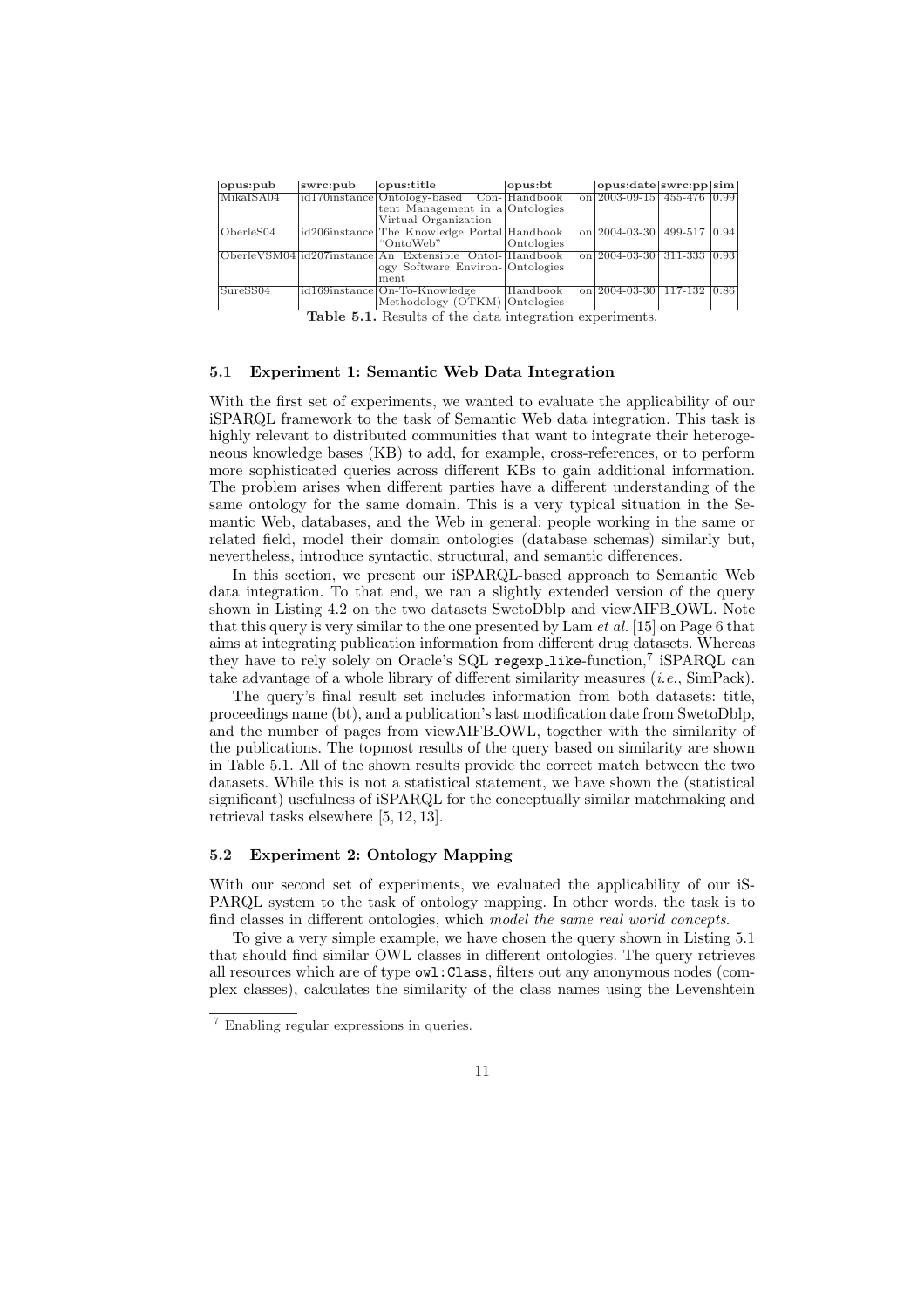```
1 SELECT ? OWLClass1 ? OWLClass2 ? similarity
2 FROM NAMED < http :// lsdis . cs . uga . edu / projects / semdis / opus # >
 3 FROM NAMED <http://swrc.ontoware.org/ontology#><br>4 WHERE<br>5 { GRAPH opus:
     WHERE
 5 { GRAPH opus:<br>6 { ? OWLCla
  6 { ? OWLClass1 rdf : type owl : Class .
7 FILTER ( !isBlank (? OWLClass1 ) )
  8 }
9 GRAPH swrc:<br>10 { ? OWLC1a
10 { ? OWLClass2 rdf : type owl : Class .
11 FILTER ( !isBlank (? OWLClass2 ) )
\begin{array}{ccc} 11 & & & \\ 12 & & & \\ 13 & & & ? \, \text{s} \, \text{i} \end{array}13 ? similarity isparql:lev ( ? OWLClass1 ? OWLClass2 ) .<br>14 FILTER ( ? similarity > 0.65 )
            FILTER ( ?similarity > 0.65 )
15 }
16 ORDER BY DESC (? similarity )
```
Listing 5.1. iSPARQL example query for the ontology mapping task.

| OWLClass1           | OWLClass2          | $ \text{similarity} $ |
|---------------------|--------------------|-----------------------|
| opus:Proceedings    | swrc:Proceedings   | $1.0\,$               |
| opus: University    | swrc:University    | 1.0                   |
| opus:Masters_Thesis | swrc:MasterThesis  | 0.857                 |
| opus:Proceedings    | swrc:InProceedings | 0.846                 |
| opus:Book           | swrc:InBook        | 0.667                 |

Table 5.2. Results of the ontology mapping experiments.

similarity measure (see Section 3.2), and finally removes all solutions which are not sufficiently similar to each other.

The 5 topmost answers to the query are listed in Table 5.2 that shows classes of both ontologies together with their similarity scores. Note that we are aware of the extreme simplicity of this example. We think that it shows well, however, the potential of the iSPARQL framework. Imagine to use different similarity measures focusing on different modeling aspects of ontologies such as data, structure, and context [9], it is possible to compose much more complex similarity strategies than the one used in this experiment.

## 6 Limitations, Future Work, and Conclusions

In this paper, we have shown the syntactical and semantical foundations for a similarity join extension of SPARQL. A comparison of three such approaches, namely the virtual triple, the extension function, and the solution modifier approach has shown that the virtual triple approach is superior and provides SPARQL users with most flexibility in terms of defining customized similarity functions (CSF).

The major limitation of this approach lies in the need for extending existing SPARQL engines. As discussed above, we believe that the benefits warrants such an extension. Another limitation of the use of any similarity functions in SPARQL lies in the possibly enormous number of expensive (cross) joins involved during query execution. This problem can be addressed by (1) pre-computing similarity joins using a CONSTRUCT-statement as shown in Listing 4.3 or storing them in an index (as shown in [5]); or by (2) re-ordering the triples such that similarity joins will be executed only on subsets of the overall ontology as constrained by the query, which we also explored in [5].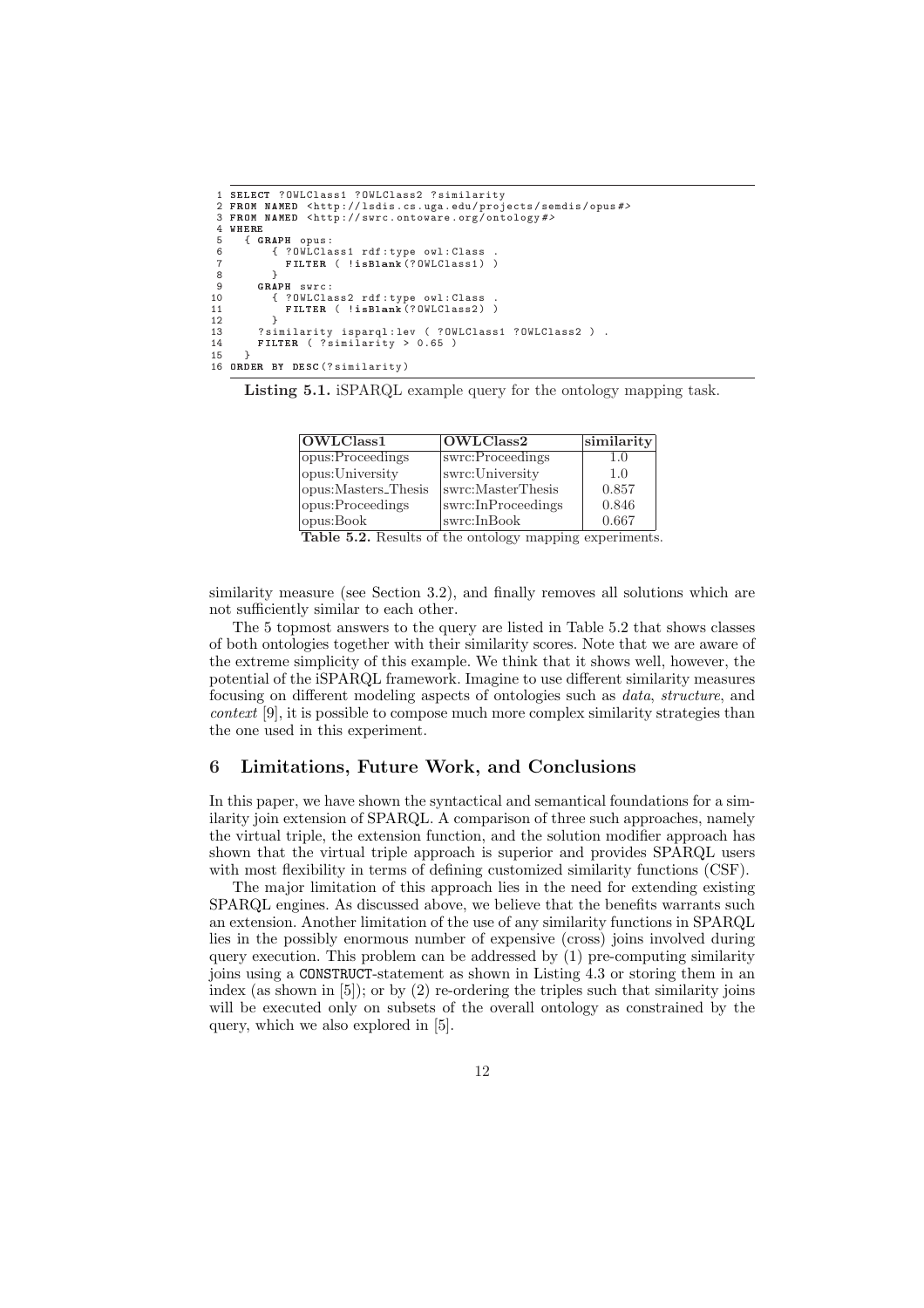Having implemented an iSPARQL query engine as an extension to Jena ARQ, we intend to further investigate the potential for iSPARQL query optimization beyond the first steps shown in [5]. Furthermore, we hope to embark on a systematic exploration of the suitability of similarity measures for different standard Semantic Web applications. Lastly, we intend to explore the possibility of extending description logic reasoners with customized similarity functions.

Whatever our further explorations will reveal, we firmly believe that the use of similarity functions is foundational for a large number of Semantic Web tasks and that this paper's discussion of the syntax and semantics of iSPARQL can provide a foundation for their use.

#### References

- 1. R. Baeza-Yates and B. Ribeiro-Neto. Modern Information Retrieval. 1999.
- 2. V. Batagelj and M. Bren. Comparing Resemblance Measures. J. of Classification,  $12(1) \cdot 73 - 90$  1995
- 3. A. Bernstein, E. Kaufmann, C. Bürki, and M. Klein. How Similar Is It? Towards Personalized Similarity Measures in Ontologies. In 7. Int. Tagung WI, pages 1347– 1366, 2005.
- 4. A. Bernstein and C. Kiefer. Imprecise RDQL: Towards Generic Retrieval in Ontologies Using Similarity Joins. In Proc. of the ACM Symp. on Applied Computing, pages 1684–1689, 2006.
- 5. A. Bernstein, C. Kiefer, and M. Stocker. OptARQ: A SPARQL Optimization Approach based on Triple Pattern Selectivity Estimation. Technical Report IFI-2007.02, Department of Informatics, University of Zurich, 2007.
- 6. W. W. Cohen. Integration of Heterogeneous Databases Without Common Domains Using Queries Based on Textual Similarity. In Proc. of the ACM SIGMOD Int. Conf. on Management of Data, pages 201–212, 1998.
- 7. W. W. Cohen, P. Ravikumar, and S. Fienberg. A Comparison of String Distance Metrics for Name-Matching Tasks. In Proc. of the Ws. on Information Integration on the Web, pages 73–78, 2003.
- 8. R. Cyganiak. A relational algebra for SPARQL. Technical Report HPL-2005-170, HP Labs, 2005.
- 9. M. Ehrig, P. Haase, N. Stojanovic, and M. Hefke. Similarity for Ontologies A Comprehensive Framework. In Proc. of the 13th Europ. Conf. on Information Systems, 2005.
- 10. J. Euzenat, D. Loup, M. Touzani, and P. Valtchev. Ontology Alignment with OLA. In Proc. of the 3rd Int. Ws. on Evaluation of Ontology-based Tools, pages 59–68, 2004.
- 11. L. Gravano, P. G. Ipeirotis, N. Koudas, and D. Srivastava. Text Joins in an RDBMS for Web Data Integration. In Proc. of the 12th Int. World Wide Web Conf., pages 90–101, 2003.
- 12. C. Kiefer, A. Bernstein, H. J. Lee, M. Klein, and M. Stocker. Semantic Process Retrieval with iSPARQL. In Proc. of the 4th Europ. Semantic Web Conf., pages 609–623, 2007.
- 13. C. Kiefer, A. Bernstein, and J. Tappolet. Analyzing Software with iSPARQL. In Proc. of the 3rd Int. Ws. on Semantic Web Enabled Software Engineering, 2007.
- 14. M. Klusch, B. Fries, and K. Sycara. Automated Semantic Web Service Discovery with OWLS-MX. In Proc. of the 5th Int. Joint Conf. on Autonomous Agents and Multiagent Systems, pages 915–922, 2006.
- 15. H. Y. K. Lam, L. Marenco, T. Clark, Y. Gao, J. Kinoshita, G. Shepherd, P. Miller, E. Wu, G. Wong, N. Liu, C. Crasto, T. Morse, S. Stephens, and K.-H. Cheung. AlzPharm: integration of neurodegeneration data using RDF. BMC Bioinformatics, 8(3), 2007.